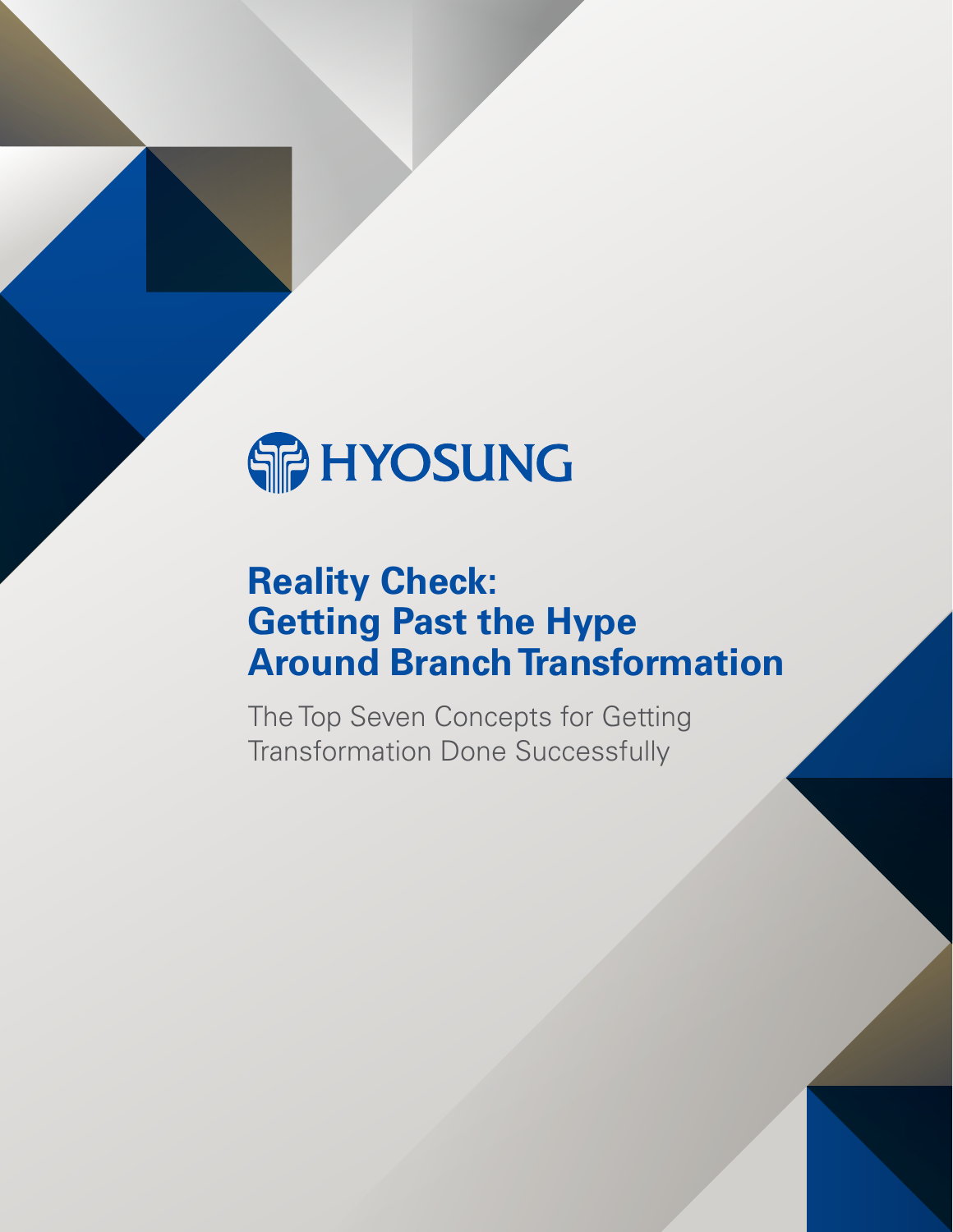# **<sup>02</sup> Introduction**

In the last few years, a lot has been said about the need for financial institutions to rethink their branch strategies. Institutions of all sizes, including banks and credit unions, recognize that they need to get more out of their branches. From investor presentations to news articles, financial institutions' spokespeople are highlighting their transformation efforts.

Transformations are occurring because traditional branches can be expensive and inefficient. *The Wall Street Journal* reported that as many as one-third of branches may be unprofitable. Additionally, according to research conducted by Accenture, branches are expensive to build (costing an average of \$2 million for a new branch) and maintain with the top 25 banks spending \$50 billion to maintain 43,000 branches nationwide. Accenture also noted that the cost of branch transactions is relatively high, and as an example, it is 95 percent cheaper to process deposits digitally than through a teller.<sup>i</sup>

Some of the largest banks, such as JPMorgan Chase, have been transforming their delivery models. According to *Bank Systems & Technology*, Chase is aiming to "optimize the branch network with smaller branches (2,500 to 3,000 square feet versus an average 4,400) and less density. The Chase branch network of the future will be more efficient, automated and consultative," with fewer transactional staff (two tellers per branch compared to what historically has been four).<sup>ii</sup>

- 
- i. Accenture. Accenture Retail Banking Survey 2013: Banking in the Digital Era. 29 Oct.<br>
ii. Burger, Kathy. "Embracing Digital: JPMorgan Chase Rethinks Delivery I Bank<br>
Systems & Technology,"<br>
Ean. Systems & Technology, UB
- 
- 

Another reason why banks are starting to transform branches is that branches are an important touch point for consumers, and simply closing them is not always the best option. A recent McKinsey & Company report, "The Future of US Retail-Banking Distribution", noted that "while customers have embraced multichannel access, they also expect higher-value face-to-face interactions at their bank branch."iii

"While customers have embraced multichannel access, they also expect higher-value face-to-face interactions at their bank branch."iii

Another crucial factor in branch success is convenience as having locations close to where customers live or work can provide significant competitive advantage. Closing branches in order to save costs can backfire: about half of those surveyed by Accenture said that they would be induced to switch banks based on the closure of nearby branches.<sup>iv</sup>

Finally, transformation could make a tremendous difference in the financial health of the institutions. The McKinsey paper notes, "Retail banks that act now to migrate to digital channels, transform their physical distribution networks and revamp their go-to-market strategies, can significantly improve their efficiency ratios."

**SIP HYOSUNG**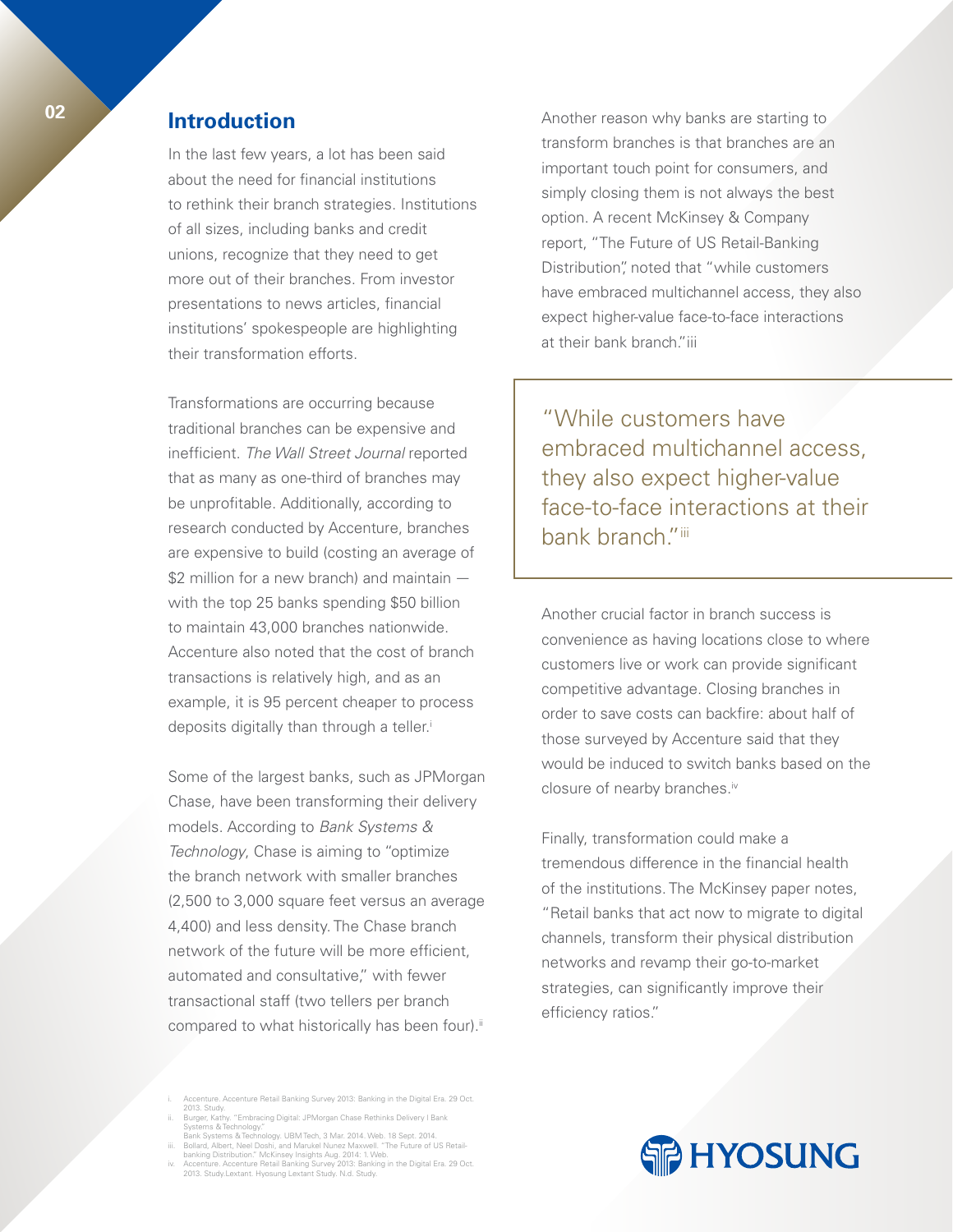Closing branches, in order to save costs, can backfire: about half of those surveyed by Accenture said that they would be induced to switch banks based on the closure of nearby branches.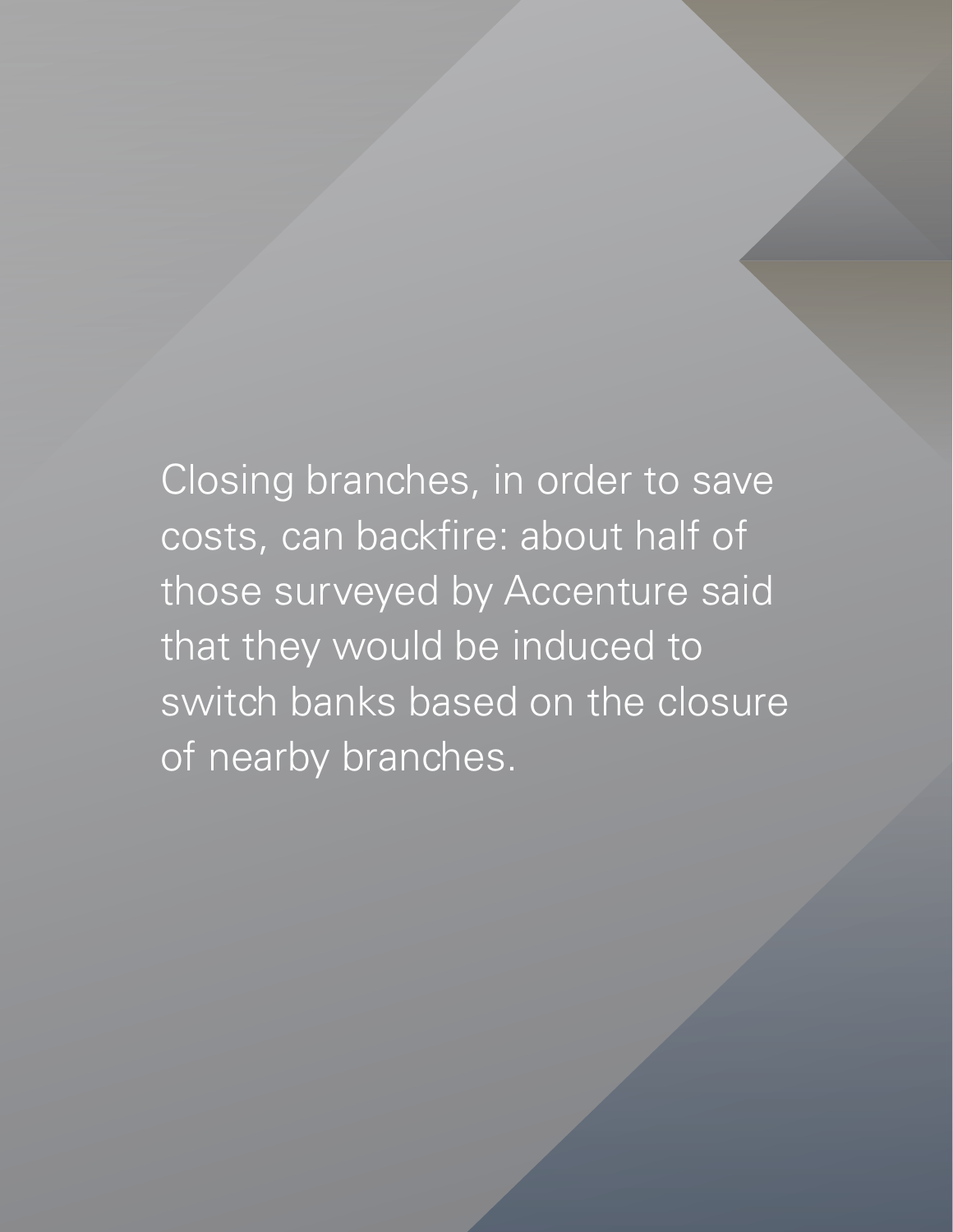**04** According to the paper, introducing new branch formats with smaller footprints would have an impact of over one percentage point. Other improvements in the efficiency ratio could be gained by greater use of digital channels and adoption of online bill pay and online-only statements.

> So it is clear that institutions need to transform branches to make them more cost-effective, while serving crucial customer needs. The question is how to transform in order to reduce the expense of the branch model, while keeping up with rapidly evolving consumer demands. What we have seen is that while many institutions have embraced transformation, some are falling behind.

# **Branch transformation: what you need to know to succeed**

There is plenty of information available on branch transformation, both from experts and from the institutions themselves. At Hyosung, we have seen transformations first hand, and we have developed the Top Seven Strategies for Success based on our experience working with institutions. This checklist can help institutions as they are implementing their transformation strategies.

#### **1: Create a positive self-service experience**

A good guide to the strategy for branch transformation is a close look at how consumers act in the branch and what customer actions say about how branches should transform. A recent study of bank customer behavior by Lextant looked at the reasons why customers decided to go to a teller rather than an ATM and revealed a lot about what customers could want from self-service options.

The findings revealed that customers identified their preference for services that are fast, easy and executed in a way that is personal and professional.<sup>v</sup> Combined, these factors create confidence in customers and thus a positive experience.

After transformation, self-service options must be:

- **Fast:** immediately available and ready to perform transactions or provide needed services.
- **Easy:** something that involves minimal mental and physical effort on their part. The impetus towards an easy solution may be one of the reasons why some customers prefer tellers to ATMs or other automated options, since "learning the machine," could be perceived as a hassle.
- **Secure:** security for customer transactions is important in any setting. In transformed branches, physical improvements such as providing ample personal space, with well-considered buffer zones, provides the privacy needed by customers.

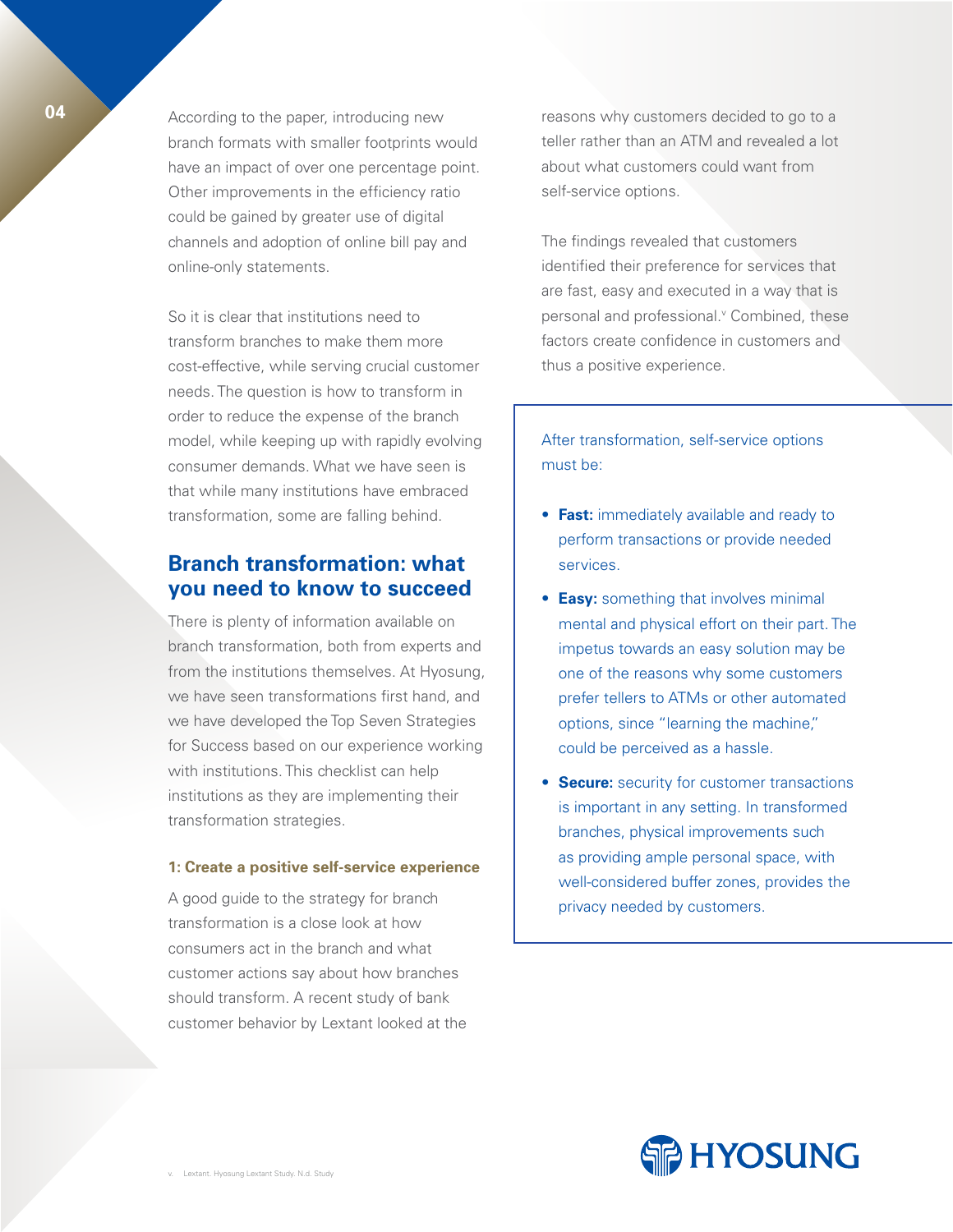**05** In the context of branch transformation, including the automation of services, these results reveal that customers must be confident in the self-service options in order to make the switch from teller transactions.

## **2: Develop a holistic approach: integrate people, process, and technology**

It is clear that bank transformation is more than implementing new technologies. While technology can solve a lot of problems faced by the branches, human interaction at the bank branch continues to be vitally important. A recent McKinsey & Company study, "Retail Banking Insights," explains that even customers who use mobile and online banking value face-to-face interactions at the branch. The study stated: "Customers who use mobile and online banking more than once a week are 60 percent more likely to be retail branch users than those who do not. So while customers have embraced multichannel access, they also expect higher-value, face-toface interactions at their bank branch."<sup>vi</sup>

Bank of America, which has implemented some widely publicized transformations, highlighted the need for people in the branch in a recent story in *USA Today*. Face-to-face interactions are a key part of what Bank of America is trying to accomplish, and the article notes that trust "requires a human element."

The bank currently has 6,500 specialists financial advisers, mortgage loan officers and small-business bankers — staffing its branches and phone lines and hopes to have 7,800 available by the end of the year.

The article quotes a bank spokesperson on the new branches saying: "This is a place you can come to get financial information from a human being face-to-face."

Ultimately, well-trained people and best practice processes will help branches leverage their new transformation technologies even further.

# **3: Understand volume challenges: moving transactions away from the tellers**

While branch transactions have decreased overall, they have not totally gone away. For example, according to the Federal Reserve Bank of San Francisco, banks and credit unions still handle cash and 12 percent of cash withdrawals still occur within the branches and through teller lines.

12 percent of cash withdrawals still occur within the branches and through teller lines.

Many credit unions and bank branches still rely on manually counting cash for those teller transactions, and tellers spend the majority of their time counting cash versus utilizing their time to interact with customers.<sup>vii</sup>

Thus, the need to migrate a large volume of transactions to self-service is greater than ever. The question is: how can traditional teller transactions, such as deposits, cashed checks or business transactions,

rd, Albert, Neel Doshi, and Marukel Nunez Maxwell. "The Future of US Retail-banking

Distribution." McKinsey Insights Aug. 2014: 1. Web.<br>vii. Cheng, Eric. "Trends in Retail Cash Automation: A Market Overview of Retail Cash Handling<br>Technologies: "Federal Reserve Bank San Francisco. Federal Reserve Bank o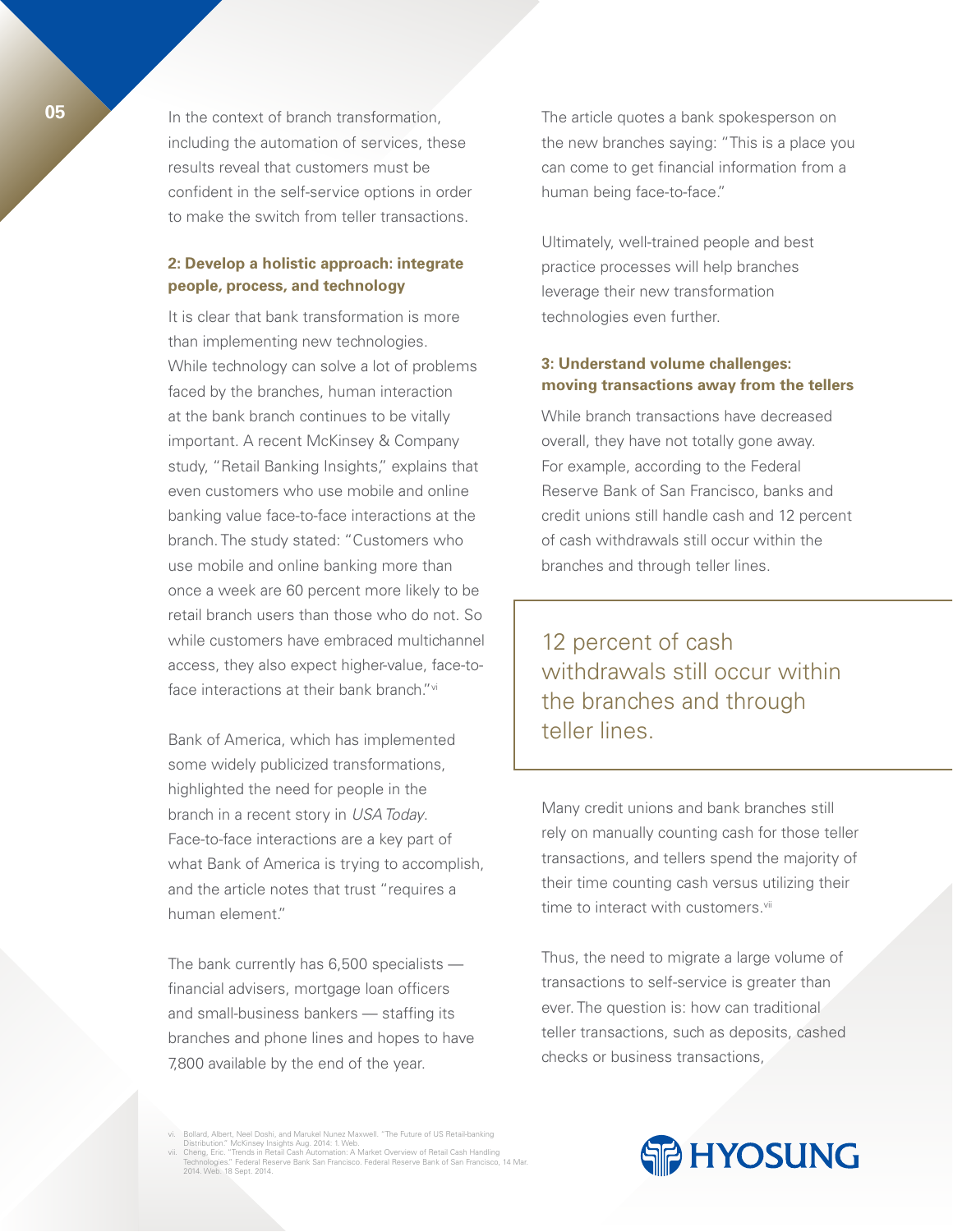**06** be seamlessly migrated so that customers are confident in the bank's automated options?

> In order to move these transactions away from the teller line, people must feel confident. This means helping them understand that these new devices actually provide a better experience overall when used to self-serve and complete transactions. Consumers will need help initially understanding the capabilities of any new devices and how they can be used, from splitting a deposit across several accounts to selecting the currency denominations when withdrawing cash. The confidence that they can successfully self-serve their transactions, together with a more pleasant relationshipbuilding experience, has shown it is possible to grow the use of this technology and move volume away from the teller.

# **4: Develop ROI: understand the data needed for transformation strategy**

Assigning values to the costs of branch operations is crucial for understanding how institutions can leverage and benefit from transformation. So, for example, large branches with greater square footage can generally reduce costs by shrinking the physical size of the branch. Other factors to consider when calculating ROI include the costs of transitioning headcount from teller stations to consultants and salespeople

Lastly, transaction costs overall have become increasingly expensive and have doubled in the last 20 years. Viii Understanding those costs is also crucial for ROI calculations. Additionally, branches should consider the potential for greater sales, once the human capital at

the location is freed up from mundane tasks, such as counting cash or other backoffice processes. In almost all of the big transformations taking place, the institutions are looking to add value to the customer experience and ultimately encourage the customers to buy more products and services, thus increasing the profitability of local branches.

In sum, accounting for reductions in costs, while understanding the potential upside, can contribute to the overall picture of the ROI from bank transformation.

# **5: Align transformation with institution and branch business goals**

Effective branch transformations, including automating certain customer transactions, must be in line with the business goals of the institution and the data that supports those goals. For example, one goal of transformation is to have customer and member relationship employees free to interact with branch visitors and cross-sell products. Determining which products can be supported automatically, versus which should be supported by tellers, could depend on the mix of customers, geography or even competitive factors. Effective branch transformation strategies could include a wide variety of formats, depending on the local customer base. Ultimately, the integration of people, process and technology will allow for varying size branch formats and improve ROI, while maintaining or improving current customer service levels.



viii. "Poof! Branch Transactions Drop By Half in 20 Years." The Financial Brand Marketing Insights for Banks Credit Unions. The Financial Brand, 28 May 2013. Web. 18 Sept. 2014.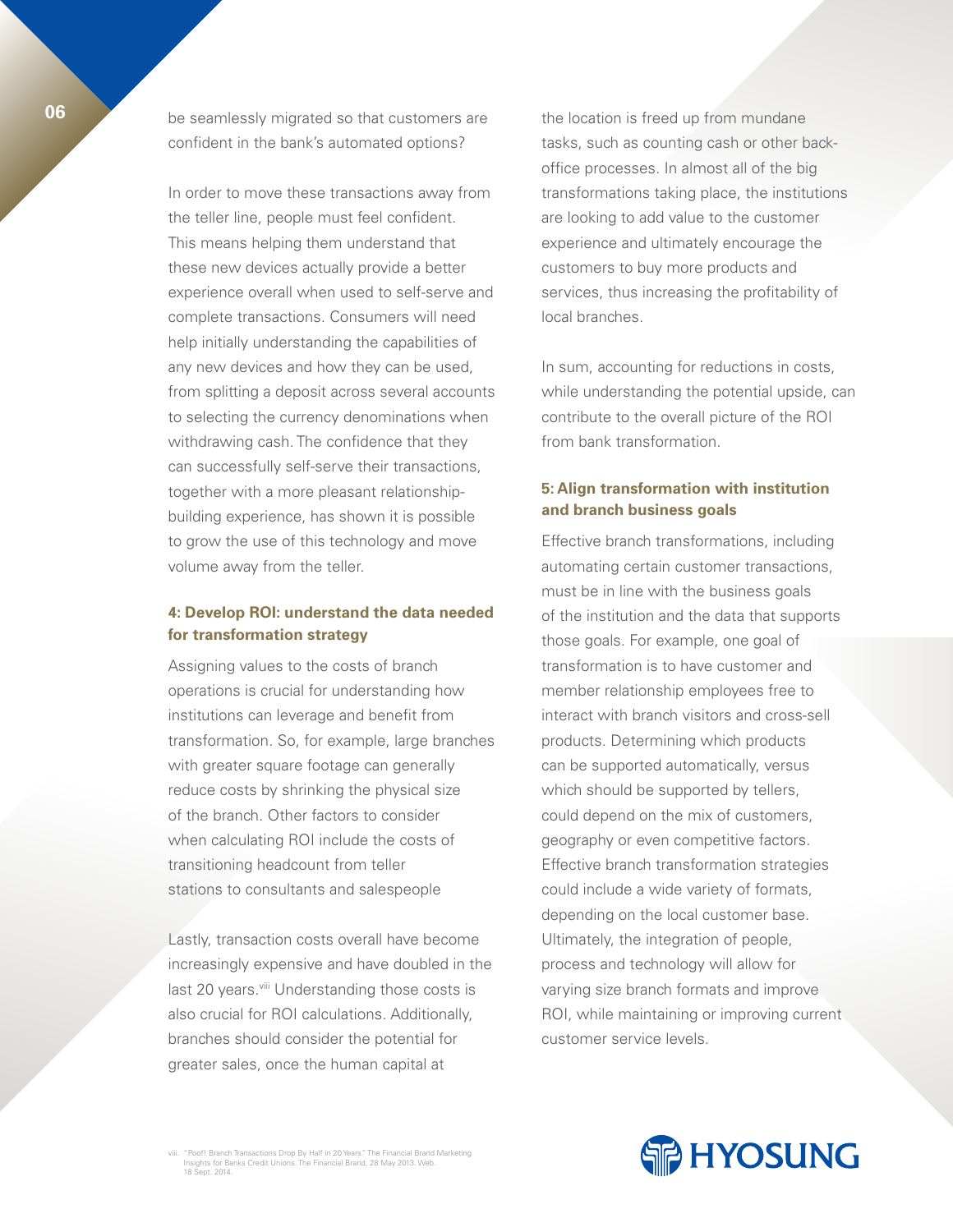# **07 6: Learn from the past**

In the early 2000s, Washington Mutual, Inc. (WaMu) launched an early transformation initiative through its Occasio branches. The branches were described in a company press release as "setting a new standard in retail banking by combining WaMu's proven sales and service culture with a contemporary retail look and feel," and "uniting our customer friendly service with innovative technology and design elements…." The company explained that Occasio represented "a holistic approach that incorporates a myriad of enhancements that are based on what customers told us they wanted."ix

WaMu's demise notwithstanding, the Occasio branches received mixed reviews. When the branches were closed, Jeffry Pilcher, president of ICONiQ, a financial brand consultancy, told *American Banker* that as far as it went, the Occasio design made sense, since WaMu's goal at the time was to gather deposits for its mortgage arm. Likewise, it is a mistake to characterize WaMu's branch design as a failure because the bank failed. "People get the wrong idea that [branch transformation] is some kind of cosmetic thing; there's a strategy behind it" he said. $x$ 

So, the Occasio experience does hold lessons of value for today's branch transformation professionals. Additionally, the fact that these branches did not succeed is not a good reason not to move forward now, but it is worth looking at how this initiative succeeded and where it could have done better.

"People get the wrong idea that [branch transformation] is some kind of cosmetic thing; there's a strategy behind it"

#### **7: Take a strategic approach**

Within the bank, discussions of branch transformation can include a wide array of professionals from various divisions, including Retail Distribution, ATM Business Delivery and Kiosk Strategy, E-Commerce and Mobile Delivery and Operations — all of which have different responsibilities and views on what works as well as responsibilities for saving costs. This group of professionals will continue to rise to the forefront, as the importance of bank branches is reconfirmed by the banks.

Additionally, banks and credit unions have begun their transformation strategies and are making headway, although they may find it difficult to act quickly. A number of factors are contributing to some of the difficulties faced by transformation professionals, including a concern about costs as well as the necessity for a large number of decision makers to come to the table and provide their input on the goals and strategy for transformation.

ix. "Washington Mutual Announces Plans for Retail Banking Concept in Greater New York;<br>"Occasio" Unlike Anything Metro Area Has Ever Seen." Washington Mutual. JPMorgan<br>Chase Bank, 14 Apr. 2002. Web. 18 Sept. 2014.<br>Kisk, Mi

July 2009. Web.18 Sept. 2014.